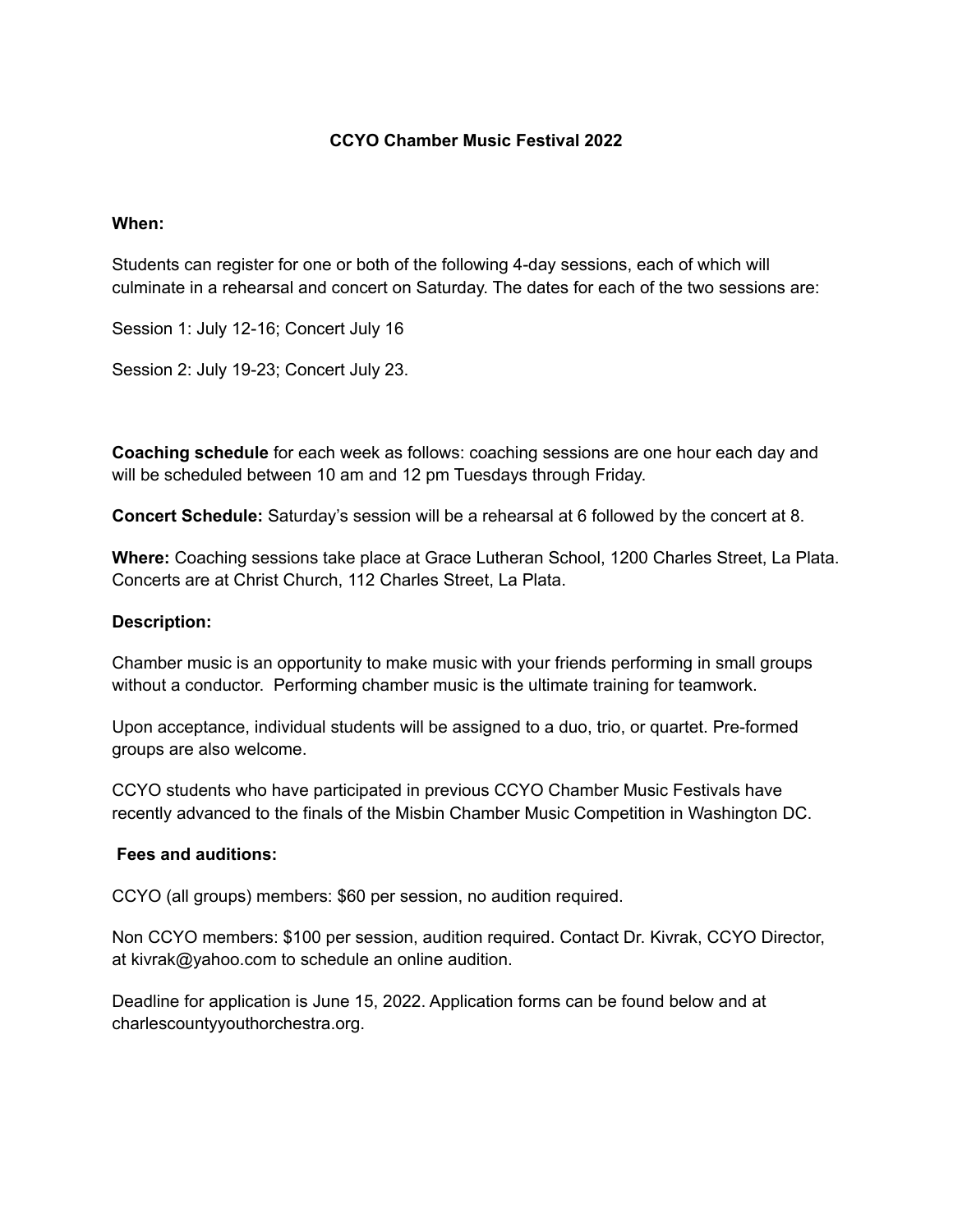### **CCYO Summer Chamber Music Festival Application Form**

**Due:** June 15, 2022

| Name:                |  |
|----------------------|--|
| Address:             |  |
| Phone:               |  |
| Email:               |  |
| Instrument:          |  |
| Age:                 |  |
| Grade:               |  |
| School:              |  |
| Session 1, 2 or both |  |

Please return this form to Dr. Kivrak at  $kivrak@yahoo.com$ 

I have read and agree to abide by the following rules of the CCYO Summer Chamber Music Festival.

1. Students must be available from 10am-12pm Tuesday through Friday and for the rehearsal at 6 and concert at 8 on Saturday.

2. No absences are allowed except for medical reasons. Chamber music requires that everyone work together!

3. Music will be sent to the student one week in advance of the start of the session with the expectation that the student will practice their part before classes begin.

4. In addition to their instrument, all students are required to bring a metronome and pencil to each session.

5. Fees of \$60 per session or \$100 per session for non CCYO members should be paid by July 1 at either the CCYO website: <https://www.charlescountyyouthorchestra.org/support> or by sending a check to CCYO at PO Box 2569, Waldorf, MD 20604.

Student Date

Parent (if student is under 18) Date